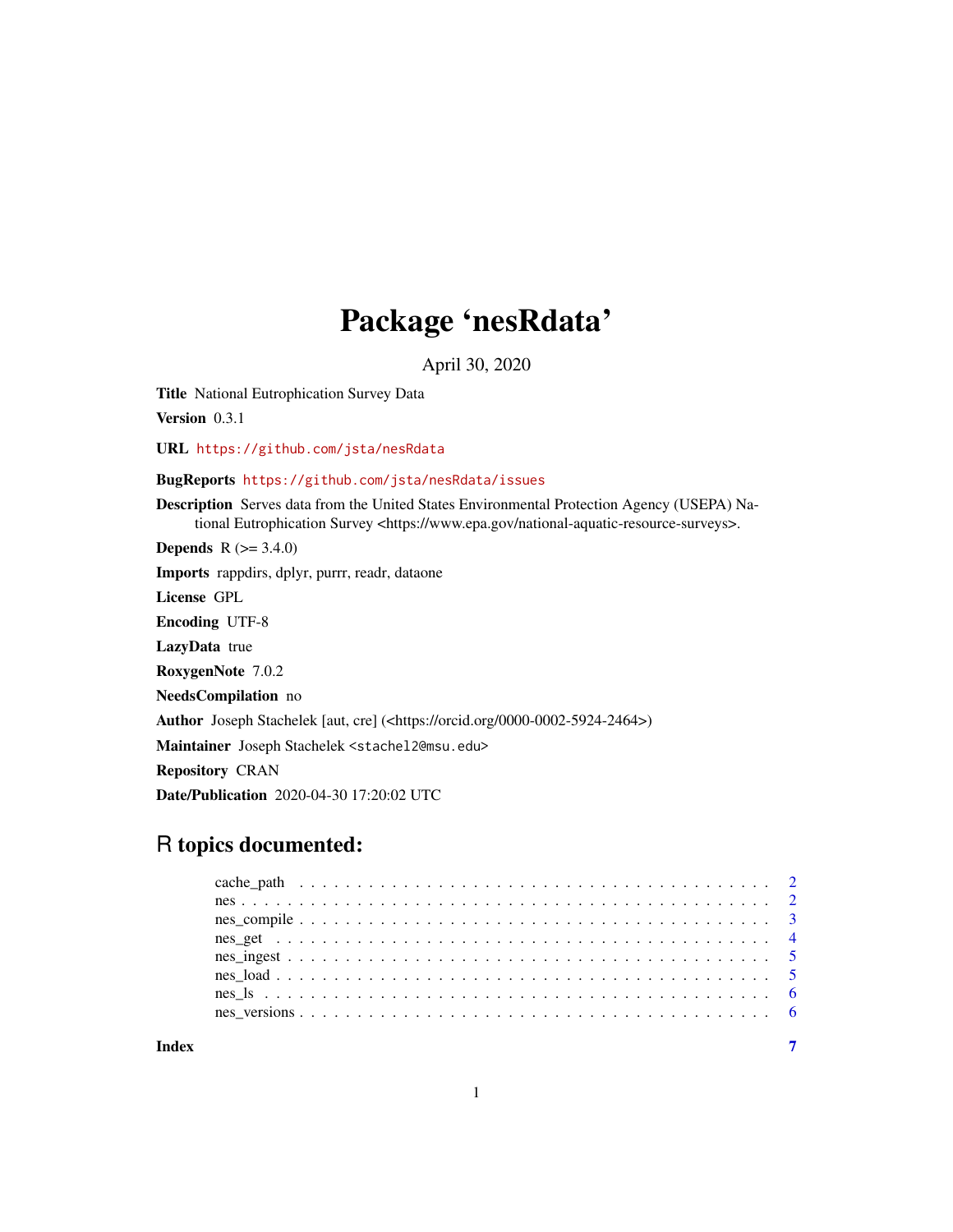<span id="page-1-0"></span>cache\_path *cache\_path*

#### Description

Return path to OS agnostic cache location specified by the rappdirs package

#### Usage

cache\_path()

nes *National Eutrophication Survey Data*

#### Description

A dataset containing hydrologic and water quality data for approximately 800 lakes in the continental United States.

#### Usage

nes

#### Format

An object of class data. frame with 775 rows and 39 columns.

#### Details

| variable name        | description                                                                                      |
|----------------------|--------------------------------------------------------------------------------------------------|
| pdf                  | pdf identifier $(474 - 477)$                                                                     |
| pagenum              | page number of the pdf (not the report page number                                               |
| storet_code          | identifier which links measurement to coordinate locati                                          |
| state                | state where the water body resides                                                               |
| name                 | name of the water body                                                                           |
| county               | county where the water body resides                                                              |
| lake_type            | natural or impoundment                                                                           |
| drainage_area        | the total drainage area                                                                          |
| surface_area         | the area of the water surface                                                                    |
| mean_depth           | the volume of the water body divided by the surface area in sq.                                  |
| total_inflow         | the mean of the inflows of all tributaries and the immediate                                     |
| retention_time       | a mean value determined by dividing the lake volume, in cubic meters, by the mean annual outflow |
| retention_time_units | the units of time for each retention entry                                                       |
| alkalinity           | alkalinity                                                                                       |
| conductivity         | conductivity                                                                                     |
|                      |                                                                                                  |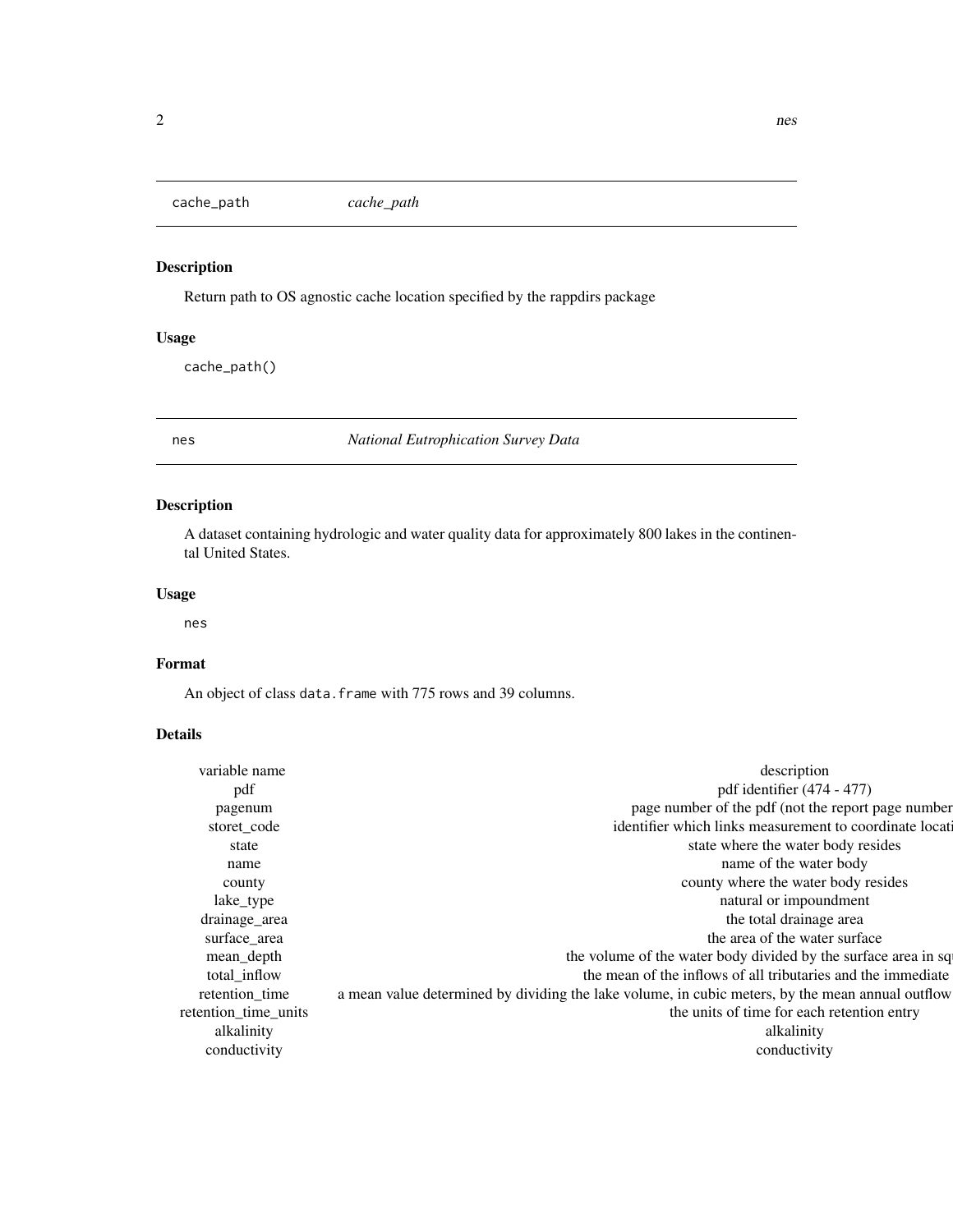<span id="page-2-0"></span>nes\_compile 3

secchi secchi secchi secchi secchi secchi secchi secchi secchi secchi secchi secchi secchi secchi secchi secchi tp total phosphorus milligrams per literature milligrams per literature milligrams per literature milligrams per literature milligrams per literature milligrams per literature milligrams per literature milligrams per liter po4 orthophosphate milligrams per literature milligrams per literature milligrams per literature milligrams per literature milligrams per literature milligrams per literature milligrams per literature milligrams per litera tin total inorganic nitrogen milligrams per literature et al. The total inorganic nitrogen milligrams per literature et al. The total inorganic nitrogen milligrams per literature et al. The total inorganic nitrogen milligr total nitrogen milligrams per literature and the state of the state of the state of the state of the state of the state of the state of the state of the state of the state of the state of the state of the state of the stat p\_pnt\_source\_muni municipal point source phosphorus loading municipal point source phosphorus loading p\_pnt\_source\_industrial industrial industrial point source phosphorus loading point source phosphorus loading p\_pnt\_source\_septic septic septic septic point source phosphorus loading per year. p\_nonpnt\_source nonpoint source nonpoint source phosphorus loading kilograms per year. p\_total total phosphorus loading total phosphorus loading total phosphorus loading total phosphorus loading to n\_pnt\_source\_muni municipal point source nitrogen loading municipal point source nitrogen loading n\_pnt\_source\_industrial industrial industrial point source nitrogen loading kilograms per year. n\_pnt\_source\_septic septic septic point source nitrogen loading kilograms per year. n\_nonpnt\_source nonpoint source nonpoint source nitrogen loading kilograms per year. n\_total total total total nitrogen loading kilograms per year and total nitrogen loading kilograms per year and total nitrogen loading total nitrogen loading total nitrogen loading to the state of the state of the state of p\_total\_out total phosphorus outlet load p\_percent\_retention percent phosphorus retention percent p\_surface\_area\_loading phosphorus surface area loading phosphorus surface area loading n\_total\_out total nitrogen outlet load kilograms per year total nitrogen outlet load kilograms per year total nitrogen outlet load n percent retention percent retention percent retention percent nitrogen retention n\_surface\_area\_loading nitrogen surface area loading nitrogen surface area loading latitude decimal decimal decimal decimal decimal decimal decimal decimal decimal decimal decimal decimal decim long decimal decimal decimal decimal decimal decimal decimal decimal decimal decimal decimal decimal decimal d

#### Examples

data(nes) head(nes)

nes\_compile *Compile data to R data (rds) object*

#### Description

Compile data from component flat files

#### Usage

```
nes_compile(version_id, format = "rds", folder = tempdir(), skip = NA)
```
#### Arguments

| version_id | character nes version string                                                         |
|------------|--------------------------------------------------------------------------------------|
| format     | character choice of "rds" or "sqlite"                                                |
| folder     | file.path to data folder; set to cache_path() to have data persist between sessions. |
| skip       | numeric vector of lines to skip on file read, optional.                              |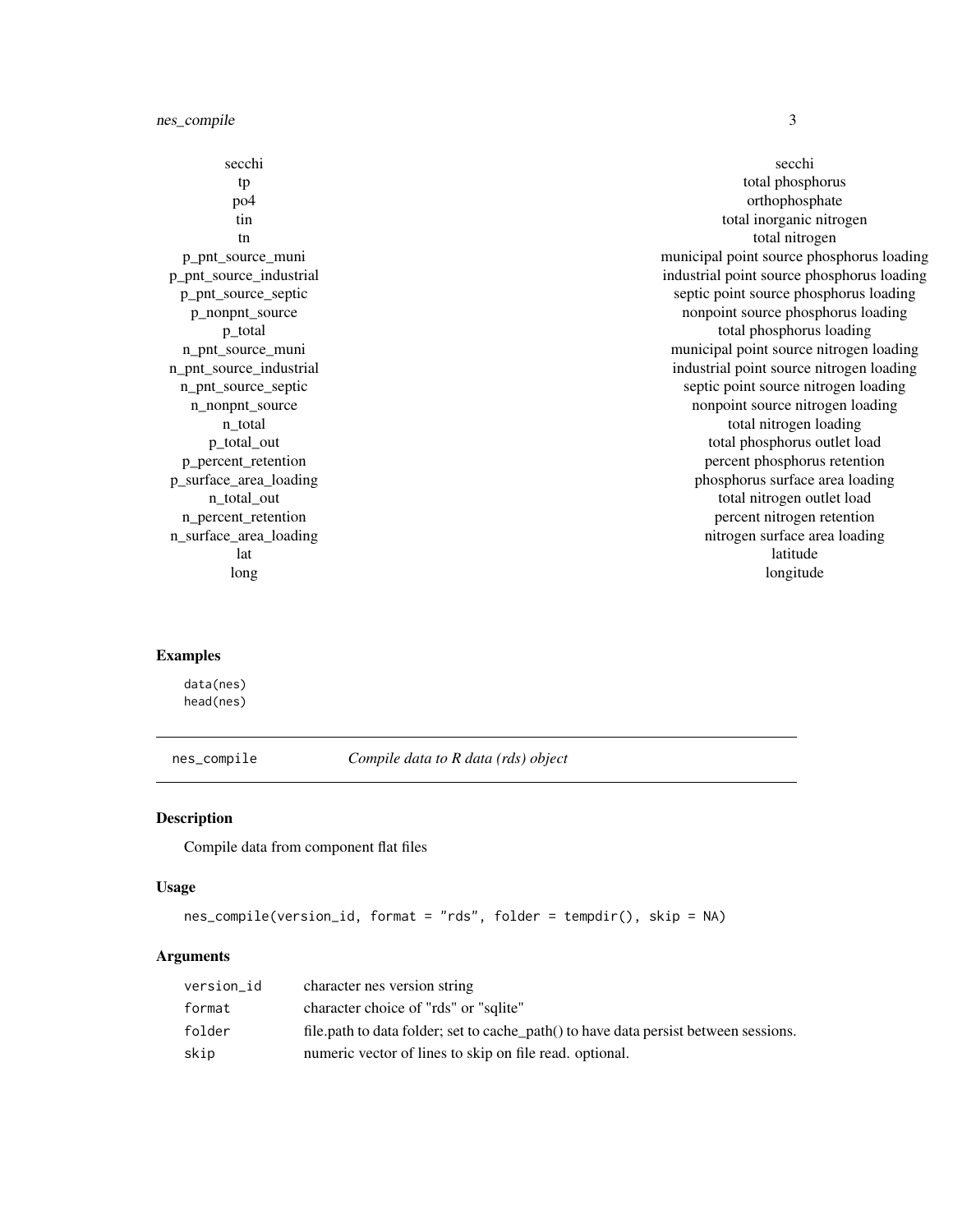#### Examples

```
## Not run:
nes_get("1")
nes_compile("1", format = "rds")
nes_get("1", dest_folder = cache_path(), compile = FALSE)
nes_compile("1", folder = cache_path())
## End(Not run)
```
nes\_get *nes\_get*

#### Description

Retrieves external files and store in file cache.

#### Usage

```
nes_get(version_id, dest_folder = tempdir(), skip = NA, compile = TRUE)
```
#### Arguments

| version_id  | character version id                                                       |
|-------------|----------------------------------------------------------------------------|
| dest_folder | file.path optional will default to the location returned by user_data_dir. |
| skip        | numeric vector of lines to skip on file read, optional.                    |
| compile     | logical perform on-the-fly compilation to rds?                             |

#### Examples

```
## Not run:
nes_get(version_id = "5") # save to temp folder
nes_get(version_id = "5", dest_folder = cache_path()) # save to cache folder
## End(Not run)
```
<span id="page-3-0"></span>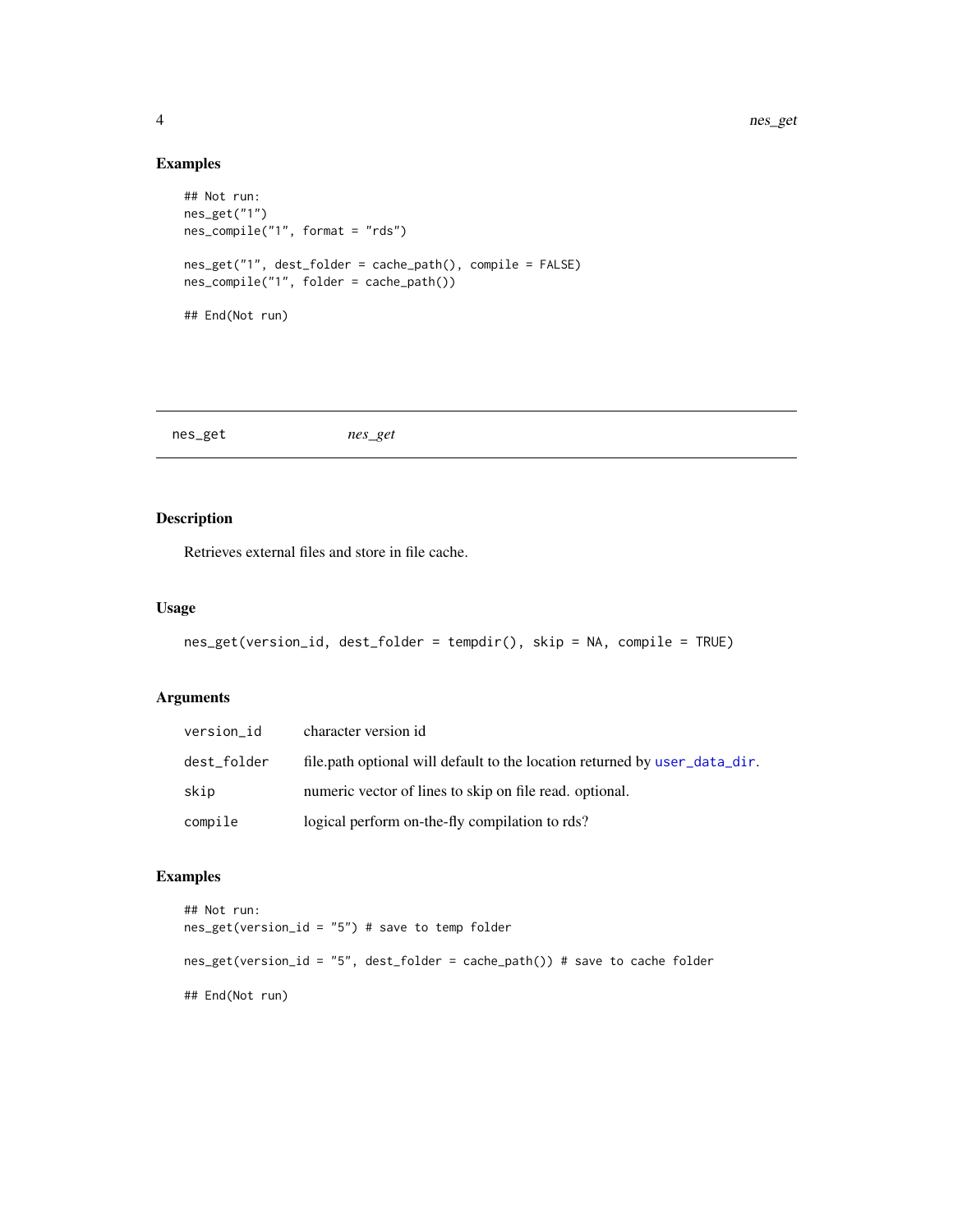<span id="page-4-0"></span>

#### Description

Ingest data from component flat files

#### Usage

nes\_ingest(version\_id, folder = NA, skip = NA)

#### Arguments

| version id | character nes version string                            |
|------------|---------------------------------------------------------|
| folder     | file.path to data folder. optional.                     |
| skip       | numeric vector of lines to skip on file read. optional. |

#### Examples

## Not run: nes\_ingest("1")

## End(Not run)

nes\_load *nes\_load*

#### Description

Load files from local file system

#### Usage

```
nes_load(version_id, folder = tempdir(), format = "rds", fpath = NA)
```
#### Arguments

| version id | character database version string                                              |
|------------|--------------------------------------------------------------------------------|
| folder     | file.path to data folder; use cache_path() to load cached (non-temporary) data |
| format     | character choice of rds or sqlite                                              |
| fpath      | file path optionally specify custom location of rds file                       |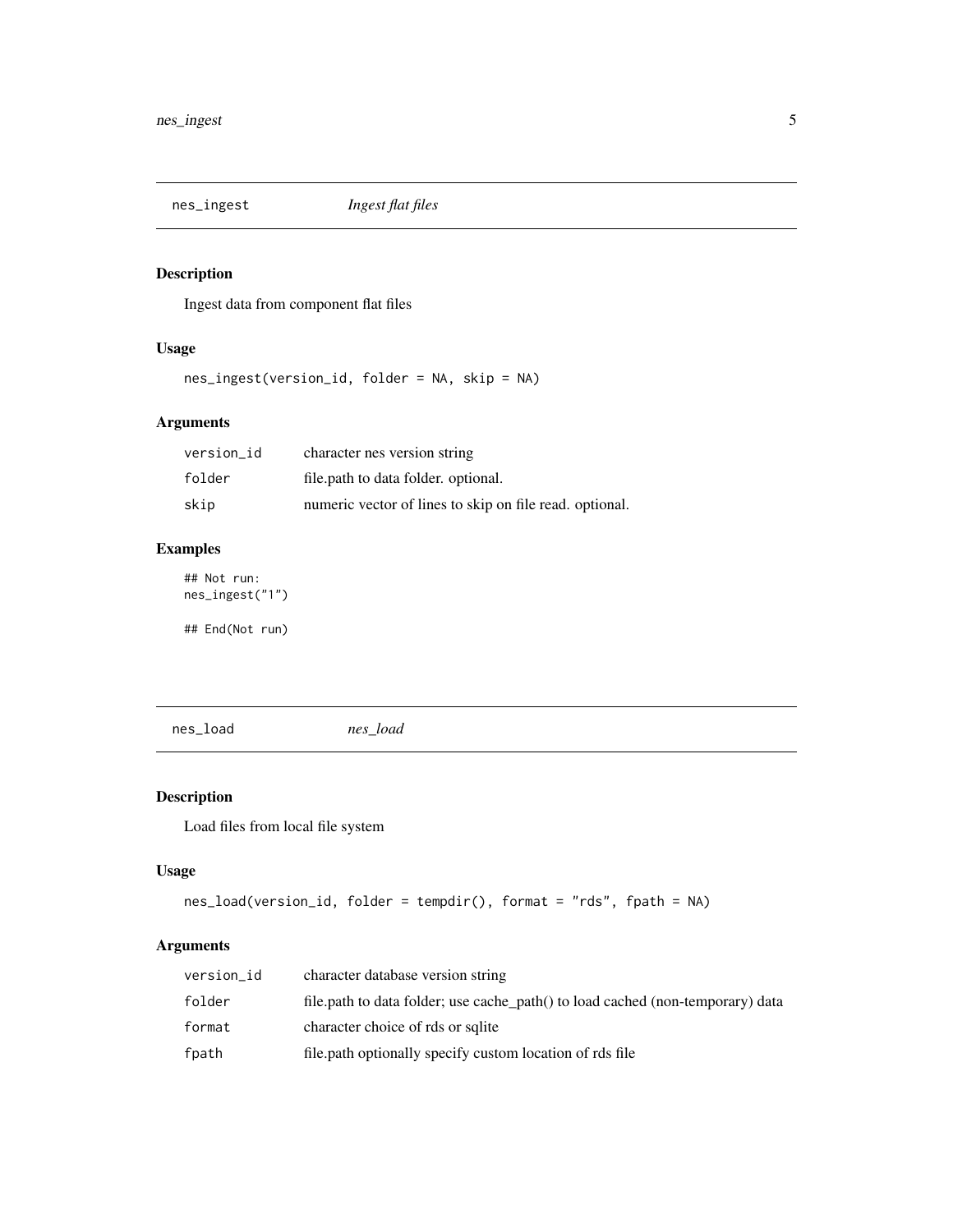#### Examples

```
## Not run:
# load from tempdir
nes_get("5")
dt <- nes_load("5")
# load from cached
nes_get("5", dest_folder = cache_path())
dt \le nes_load("5")
## End(Not run)
```
nes\_ls *nes\_ls*

#### Description

nes\_ls

#### Usage

nes\_ls(version\_id, folder = temp\_path(), ...)

#### Arguments

| version id              | character version id                                                                                               |
|-------------------------|--------------------------------------------------------------------------------------------------------------------|
| folder                  | file path to NES data; pass cache path() to use OS agnostic cache location spec-<br>ified by the rappdirs package. |
| $\cdot$ $\cdot$ $\cdot$ | extra arguments passed to list files                                                                               |

#### Examples

nes\_ls("1")

| the contract of the contract of the contract of the contract of the contract of the contract of the contract of<br>nes_versions<br>nes versions |  |
|-------------------------------------------------------------------------------------------------------------------------------------------------|--|
|-------------------------------------------------------------------------------------------------------------------------------------------------|--|

#### Description

nes\_versions

#### Usage

nes\_versions()

#### Examples

nes\_versions()

<span id="page-5-0"></span>